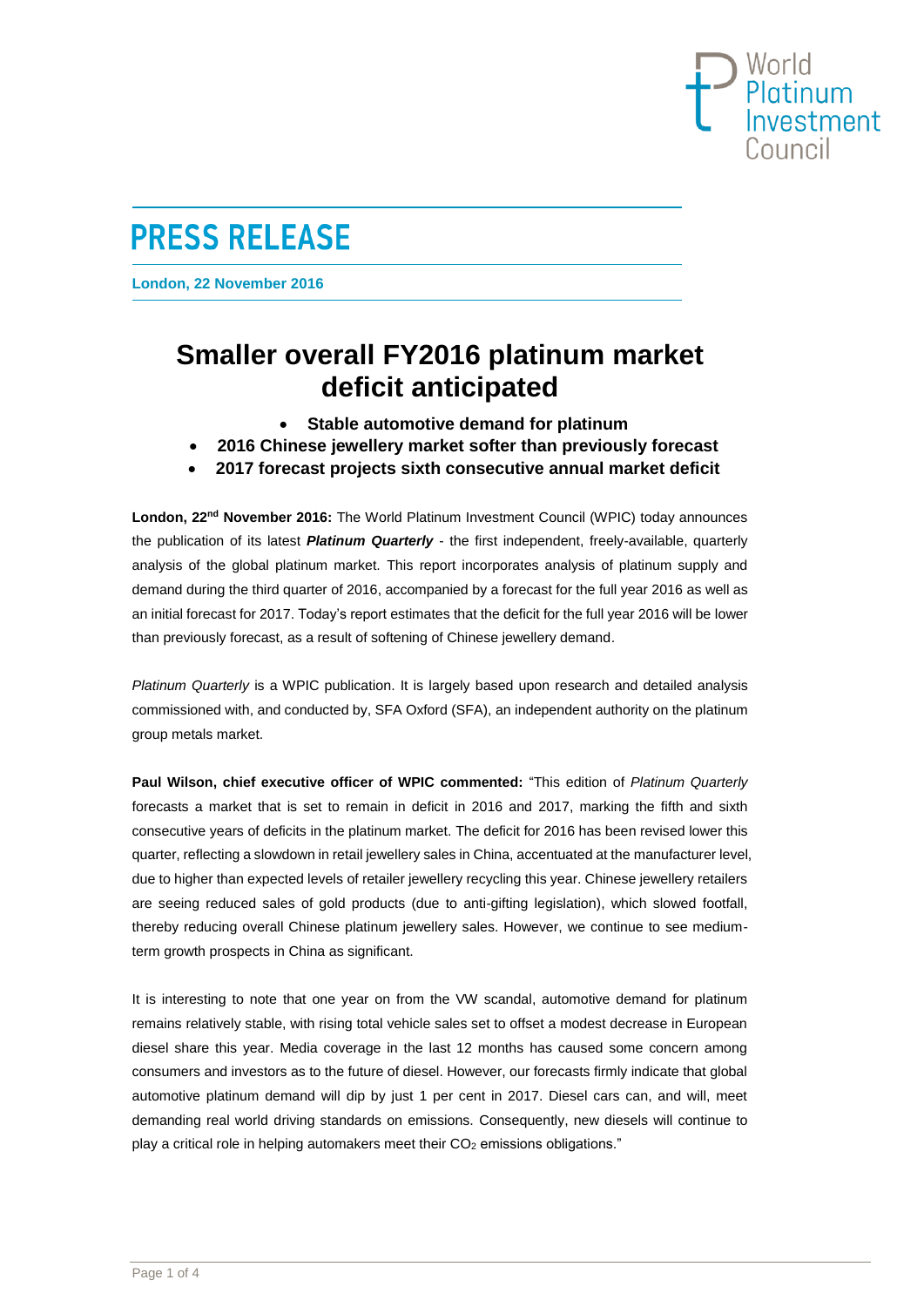

## **PRESS RELEASE**

## **London, 22 November 2016**

## **Overview of key data presented in** *Platinum Quarterly***:**

## **SFA's revised supply and demand forecast has recast the full-year 2016 deficit, scaling it back by 350 koz, to a predicted deficit of 170 koz:**

- Global demand in 2016 is forecast to decrease by 3 per cent year-on-year to 8,040 koz, while total platinum supply is expected to be marginally lower year-on-year at 7,870 koz.
- Total supply is set to be 35 koz lower year-on-year, as lower refined production in South Africa (-230 koz) outweighs an increase in jewellery recycling (+110 koz) related to weaker consumer offtake in China.
- Jewellery demand is projected to fall by 300 koz this year down 10 per cent year-on-year – with growth in India, North America and Western Europe unable to offset lower manufacturer buying in China and Japan.
- Industrial demand in 2016 is expected to rise by 2 per cent year-on-year following stronger demand for use in chemical catalysis, petroleum refining and other industrial end-uses.
- Total investment demand for the year is forecast at 350 koz due to robust bar and coin demand and a modest decline in ETF holdings.
- The forecast market deficit of 170 koz in 2016 is expected to reduce estimated above ground stocks to 2,145 koz at the end of the year.

### **For the third quarter of 2016, today's report shows a fall in both supply and demand.**

- Total global supply of platinum was down 9 per cent from Q2 2016 to 2,000 koz, with total mining supply estimated at 1,490 koz.
- Total global demand for platinum was 1,940 koz during the third quarter, down by 5 per cent from Q2 2016 and by 17 per cent year-on-year.
- Total mining supply in Q3 declined 235 koz quarter-on-quarter due to lower production from South Africa. This was driven by safety stoppages and producers replenishing inventories used during outages earlier in the year.
- Total recycling in Q3 increased 30 koz quarter-on-quarter to 510 koz, as higher jewellery recycling (+55 koz) from retailer destocking in China more than offset a decline in autocatalyst secondary supply (-25 koz).
- The main contributing factor to the decline in Q3 demand was seasonally lower autocatalyst demand, down 90 koz quarter-on-quarter. This was partly offset by the 45 koz increase in jewellery demand, which included a 20 per cent increase in India, following heavy promotion of men's platinum jewellery.
- Third quarter industrial demand decreased by 10 koz and investment demand was 50 koz lower this quarter as Japanese investors eased back on their platinum bar and coin purchases.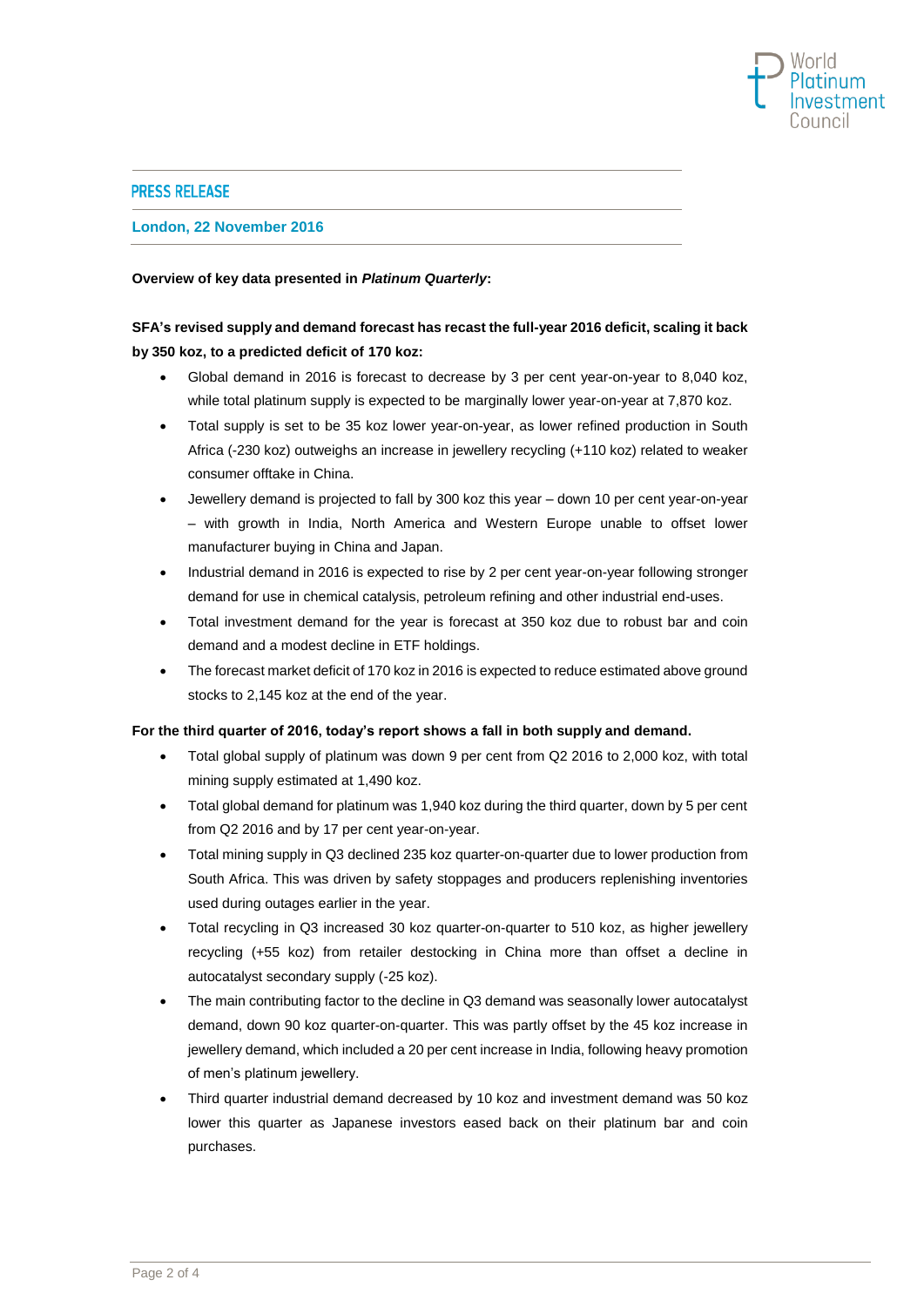

### **PRESS RELEASE**

**London, 22 November 2016**

## **Today's report also includes a complete forecast for 2017, which estimates that the platinum market deficit will continue next year, marking the sixth consecutive year of market deficits***.*

- Total platinum supply in 2017 is forecast to fall 2% to 7,745 koz, with mining supply expected to be flat year-on-year in 2017 at 6,000 koz, and platinum recycling expected to decline to 1,745 koz (down 6 per cent year-on-year). Recycled platinum from autocatalysts is expected to stay relatively flat, while global jewellery recycling is projected to drop by 120 koz, as recycling in China returns to a more typical level.
- Total platinum demand in 2017 is also forecast to fall 2 per cent year-on-year to 7,845 koz with projected growth in jewellery demand unable to offset expected declines in automotive, industrial and investment demand.
- Automotive demand for platinum is expected to dip by 1 per cent to 3,360 koz in 2017, due to a slight decline in autocatalyst demand.
- Jewellery sales are expected to grow in 2017 by 2 per cent, supported by strong demand in India.
- Lower requirements for use in petroleum refining, chemical catalysis and glass fabrication are estimated to reduce industrial demand 6 per cent to 1,610 koz next year.
- Total investment demand is projected to be 250 koz next year due to healthy demand for bars and coins and a modest increase in ETF holdings.

To download this edition of *Platinum Quarterly* and/or subscribe to receive the research in the future, without charge, please visit our website[: www.platinuminvestment.com](http://www.platinuminvestment.com/)

## **-Ends-**

## **For any media requests, please contact CNC Communications:**

Claire Maloney or Simon Evans T: +44 (0) 20 3219 8803 / +44 (0) 20 3219 8809 [wpic@cnc-communications.com](mailto:wpic@cnc-communications.com)

### **Notes to Editors:**

### **About the World Platinum Investment Council**

The World Platinum Investment Council Ltd. (WPIC) is a global market authority on physical platinum investment, formed to meet the growing investor demand for objective and reliable platinum market intelligence. WPIC's mission is to stimulate global investor demand for physical platinum through both actionable insights and targeted product development. WPIC was created in 2014 by the six leading platinum producers in South Africa: Anglo American Platinum Ltd, Aquarius Platinum Ltd, Impala Platinum Ltd, Lonmin plc, Northam Platinum Ltd and Royal Bafokeng Platinum Ltd.

For further information, please visit [www.platinuminvestment.com.](http://www.platinuminvestment.com/)

WPIC's offices are located at: 64 St James's Street, London, SW1A 1NF.